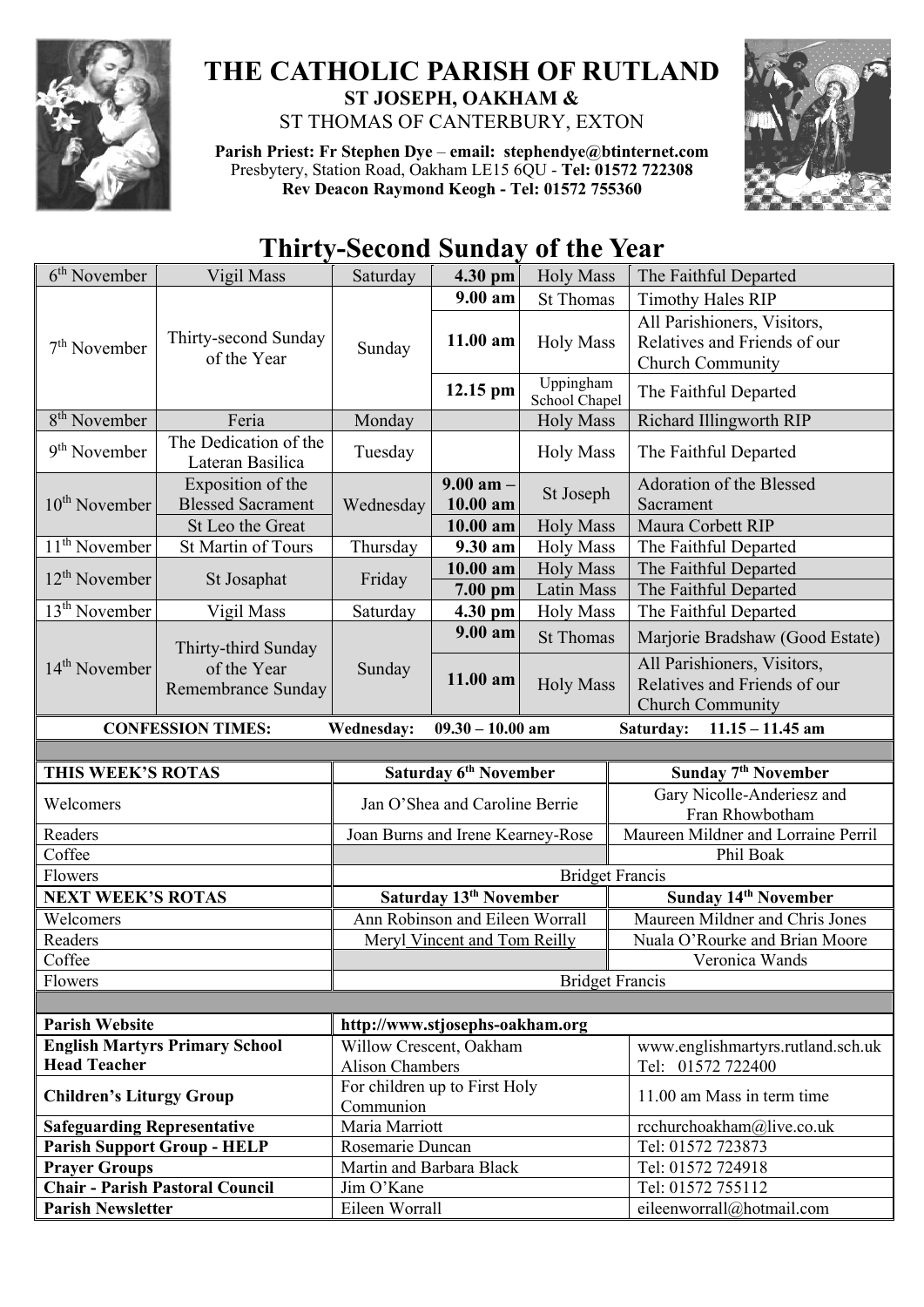**Please pray for the following who are ill:** *Colleen Lully, Mary Hurst, Sarah Ennis, Marie-Jeanne LloydHughes, Philip Quinn, Teresa Thompson, Sharon Larkworthy, Halina Woolford, Elizabeth Fay, Myra Smith, Janet and Barry ChalmersStevens, Fr David Bowler, Annie Welsh, Daniel Dopson, Floss Jepson, Joy Widdows, Krystyna Chritchlow, Sally Blythin, Richard Goodger, Jim Whalley, Anne Stevenson, Fr John Trenchard, Elisabeth Simpson, Florence Valentine, Alison Pepperdine. Neil Mackenzie, David Price, Brian Jiggins, Fr Kevin Gradwell, Moira McCormick, Claire Smith, Fiona Ruddle, Elsie Fay and Calum Simpson If you cannot see your loved one's name in this sick list online you need to sign a consent form – please email Maria at*[rcchurchoakham@live.co.uk](mailto:rcchurchoakham@live.co.uk)

**Anniversaries**  *Alan Organ, Minnie Hudson, Annunziato Romeo, Gemma McCormick, Rt Hon Violet Cripps, Kathleen Joan Williams, Donald Hunt, Margaret Healey, Timothy Hales, Charles McNulty, Agnes Hudson, William Docherty, John Kearney, Margaret Hibbit, Edward Hudson, Evelyn Maiden, Dr Agnes Robb, Bernadette Wilkinson, Karen Flint, Terasina Kilpatrick, Mary Crump and Aubrey Minckley*

| <b>Last Week's Collection</b> |         |  |  |  |  |
|-------------------------------|---------|--|--|--|--|
| Envelopes                     | £159.50 |  |  |  |  |
| Loose Plate                   | £184.65 |  |  |  |  |
| <b>Standing Orders</b>        | £630.00 |  |  |  |  |
| Total                         | £974.15 |  |  |  |  |
|                               |         |  |  |  |  |

| <b>Mary Meals</b>    |
|----------------------|
| Wonderful news !!    |
| A 100 miles have b   |
| achievement!! Cou    |
| The other good nev   |
| will be doubled till |
|                      |

**Don't forget** to join us for coffee after Holy Mass on Wednesday and Sunday.

been covered this October for Marys meals...an amazing uld you please label your sponsor money and give to Maria. the set of this week is that the amount raised for MM Il January so even more children will be fed!! The total raised is approximately £350 which means 21 more children will be fed. Then this will be doubled... just wonderful. Many thanks.

**Cemetery Visit** to pray the Rosary for all the Faithful Departed will be on **Sunday 7th November** starting at the Main Cemetery Gate on Kilburn Road at **3.00 pm**. We pray for all the Faithful Departed, especially all those buried there.

**November** is the month when we remember particularly all our loved ones gone before us. Holy Mass will be celebrated throughout November for the Faithful Departed.

**Synod REMINDER to All Parishioners: There will be the first Parish Synod Meeting on Monday 8th November at 7.30 pm in the Meeting Room** following the Parish Council Meeting.

This meeting is to consider what a Synod is and how my Parish can contribute to the Synodal Process. Suggested questions for each Parish to consider:

- 1. What is my dream for the Church, for my Parish, so that it can become more outward-looking, more missionary?
- 2. To achieve this dream, what do we need to stop doing?
- 3. What are we doing that needs to be developed or done differently?
- 4. Who are the people who feel left out and excluded in the Church? How can we reach out, listen to and love them? Think of two ideas – one for now and one for the future, to help include them.
- 5. What does the Holy Spirit inspire us to do in our Church? What do you think the Holy Spirit is calling us to do next?

**Synod Online Form** For those unable to join our Parish Meetings, you can submit your responses to the Parish questions online by visiting [www.dioceseofnottingham.uk/synod2023](http://www.dioceseofnottingham.uk/synod2023) and clicking on 'HAVE YOUR SAY'. The information submitted will feed into our own Parish reflections. This form can also be used by those on the margins of the Church or who are not a Catholic. We are being invited to ask those furthest away from our community to be involved, so I encourage you to share this with friends and family. Scan the QR code to go directly to the form.

**The Sacrament of Confirmation 2022** Bishop Patrick will be coming to St Joseph's in May 2022 to celebrate the Sacrament of Confirmation. If you are 13 years or older and would like to receive the Sacrament, please give your name and age to Maria at [rcchurchoakham@live.co.uk](mailto:rcchurchoakham@live.co.uk) and write a letter to Fr Stephen explaining why you would like to – Fr Stephen Dye, St Joseph's RC Church, Station Road, Oakham, Rutland, LE15 6QU.

**Faith in Families** second half of year collection was £130 making the total for 2021 £397.39. Thank you so much for your continued support.

The most recent winners of the **St Joseph's and English Martyrs 200 club** are as follows:

|                  |     | July              | August         | <b>September</b> | October               |  |  |
|------------------|-----|-------------------|----------------|------------------|-----------------------|--|--|
| $1st$ prize £100 |     | Mrs West-Sadler   | Peter Martin   | Eleanor Potter   | <b>Matthew Potter</b> |  |  |
| $2nd$ prize      | £20 | Marianne Valiente | Gavin Slattery | Mrs D McDonald   | Hilary Smith          |  |  |
| $3rd$ prize      | £10 | Mrs A Passey      | Anne de Kremer | Mike Boumphrey   | Martin Black          |  |  |
|                  |     |                   |                |                  |                       |  |  |

**English Martyrs School News**

**COP26 and CAFOD:** This week we held a special liturgy to think about climate change, linking our liturgy to the important talks going on at the COP26 meeting in Glasgow. The liturgy was linked to the work CAFOD are doing on climate change, supporting the poorest countries so affected by this.

**Years 1 & 2 Titanic Day!** The children had a great time for our fabulous finish and looked fantastic in their costumes. They had a passenger list and then received a ticket to board the Titanic. They made sandwiches, iced cakes and had an afternoon tea. They enjoyed a quiz about our learning to finish off the day.

Lego sets needed: Miss Reeson is in need of small Lego sets with instructions for her ELSA work, if anyone has any old sets they are happy to donate. Thank you.

**New Christmas cards are now available from Pax Christi**: Felt banners were created some years ago for display at a church in Cambridge during Christmas. These banners have now been made into Christmas cards. They can be ordered at £4.50 plus  $p+p$ from: [HTTPS://paxchristi.org.uk/product/nativity-trio-cards/](https://paxchristi.org.uk/product/nativity-trio-cards/)

**Singing Hymns** As restrictions are being relaxed, we are taking the approach that we have taken throughout the opening of our Church during the pandemic. When we do start to sing hymns and certain parts of Holy Mass, **you MUST wear a mask or face covering**. We want to continue to keep everyone as safe as we can. Thank you for your continued support.

**Sign of Peace -** for your information – taken from **CATHOLIC BISHOP'S CONFERENCE OF ENGLAND AND WALES.** It is recommended that the physical Sign of Peace remains suspended as it is not an integral part of the Mass, and its omission will help to reduce physical contact between people during the celebration. Again, thank you for your continued support. Maria